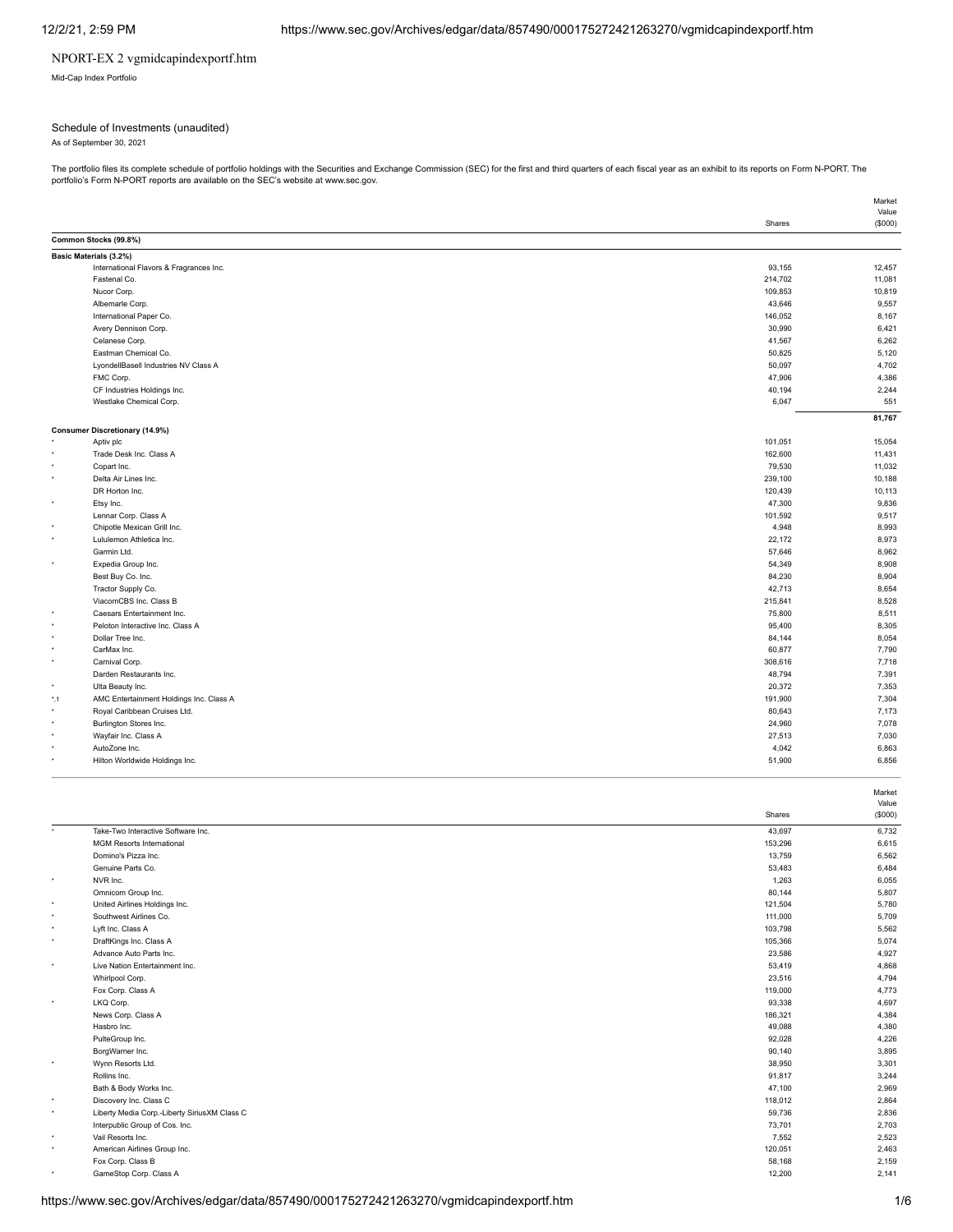# 12/2/21, 2:59 PM https://www.sec.gov/Archives/edgar/data/857490/000175272421263270/vgmidcapindexportf.htm

| $\star$       | Penn National Gaming Inc.                    | 29,300  | 2,123   |
|---------------|----------------------------------------------|---------|---------|
| ۰             | Chewy Inc. Class A                           | 31,120  | 2,120   |
| $\mathbf{1}$  | Sirius XM Holdings Inc.                      | 306,800 | 1,871   |
|               | Lear Corp.                                   | 11,229  | 1,757   |
|               | Aramark                                      | 47,749  | 1,569   |
| $^{\star}$ ,1 | QuantumScape Corp. Class A                   | 62,668  | 1,538   |
| $\star$       | Discovery Inc. Class A                       | 60,004  | 1,523   |
|               | Warner Music Group Corp. Class A             | 34,867  | 1,490   |
| $\star$       | Liberty Media Corp.-Liberty SiriusXM Class A | 29,145  | 1,375   |
|               | Lennar Corp. Class B                         | 6,899   | 535     |
|               | ViacomCBS Inc. Class A                       | 2,790   | 117     |
|               | News Corp. Class B                           | 3,475   | 81      |
| ٠             | Endeavor Group Holdings Inc. Class A         | 426     | 12      |
|               |                                              |         | 381,157 |
|               |                                              |         |         |
|               | Consumer Staples (3.7%)                      |         |         |
|               | Corteva Inc.                                 | 274,569 | 11,554  |
|               | Tyson Foods Inc. Class A                     | 110,015 | 8,685   |
|               | Clorox Co.                                   | 45,911  | 7,603   |
|               | Church & Dwight Co. Inc.                     | 92,030  | 7,599   |
|               | McCormick & Co. Inc. (Non-Voting)            | 93,426  | 7,570   |
|               | AmerisourceBergen Corp.                      | 54,424  | 6,501   |
|               | Archer-Daniels-Midland Co.                   | 104,900 | 6,295   |
|               | Kellogg Co.                                  | 95,920  | 6,131   |
|               | Conagra Brands Inc.                          | 178,814 | 6,056   |
|               | McKesson Corp.                               | 28,900  | 5,762   |
|               | Kroger Co.                                   | 125,804 | 5,086   |
|               | J M Smucker Co.                              | 38,480  | 4,619   |
|               | Hormel Foods Corp.                           | 101,087 | 4,145   |
|               | Lamb Weston Holdings Inc.                    | 54,213  | 3,327   |

|                      |                                           |                   | Market         |
|----------------------|-------------------------------------------|-------------------|----------------|
|                      |                                           |                   | Value          |
|                      |                                           | Shares            | (\$000)        |
|                      | Campbell Soup Co.                         | 73,758            | 3,084          |
|                      | Molson Coors Beverage Co. Class B         | 33,808            | 1,568          |
|                      | Olaplex Holdings Inc.                     | 3,158             | 77             |
|                      |                                           |                   | 95,662         |
| <b>Energy (4.3%)</b> |                                           |                   |                |
|                      | Pioneer Natural Resources Co.             | 82,095            | 13,670         |
|                      | Valero Energy Corp.                       | 152,700           | 10,776         |
|                      | Occidental Petroleum Corp.                | 331,000           | 9,791          |
|                      | ONEOK Inc.                                | 166,282           | 9,643          |
| $\star$              | Cheniere Energy Inc.                      | 90,120            | 8,802          |
|                      | Hess Corp.                                | 104,236           | 8,142          |
|                      | Marathon Petroleum Corp.                  | 119,479           | 7,385          |
|                      | Baker Hughes Co.                          | 294,112           | 7,273          |
|                      | Halliburton Co.                           | 317,455           | 6,863          |
|                      | Enphase Energy Inc.                       | 45,300            | 6,794          |
|                      | Williams Cos. Inc.                        | 226,164           | 5,867          |
|                      | Phillips 66                               | 82,000            | 5,742          |
|                      | Plug Power Inc.                           | 215,500           | 5,504          |
|                      | Devon Energy Corp.                        | 126,700           | 4,499          |
|                      |                                           |                   | 110,751        |
| Financials (11.6%)   |                                           |                   |                |
|                      | MSCI Inc.                                 | 29,329            | 17,842         |
|                      | <b>Discover Financial Services</b>        | 112,032           | 13,763         |
|                      | <b>SVB Financial Group</b>                | 21,267            | 13,757         |
|                      | First Republic Bank                       | 66,830            | 12,890         |
|                      | Arthur J Gallagher & Co.                  | 77,400            | 11,506         |
|                      | Ameriprise Financial Inc.                 | 42,492            | 11,223         |
|                      | Willis Towers Watson plc                  | 48,167            | 11,197         |
|                      | State Street Corp.                        | 129,609           | 10,981         |
|                      | Fifth Third Bancorp                       | 258,466           | 10,969         |
|                      | Hartford Financial Services Group Inc.    | 129,912           | 9,126          |
|                      | American International Group Inc.         | 160,100           | 8,788          |
|                      | Huntington Bancshares Inc.<br>Nasdaq Inc. | 551,733<br>43,726 | 8,530<br>8,440 |
|                      | Northern Trust Corp.                      | 74,230            | 8,003          |
|                      | KeyCorp                                   | 357,736           | 7,734          |
|                      | Regions Financial Corp.                   | 356,993           | 7,608          |
|                      | Citizens Financial Group Inc.             | 158,850           | 7,463          |
|                      | Broadridge Financial Solutions Inc.       | 43,292            | 7,214          |
|                      | M&T Bank Corp.                            | 47,986            | 7,166          |
|                      | Ally Financial Inc.                       | 134,908           | 6,887          |
|                      | Cincinnati Financial Corp.                | 57,104            | 6,522          |
|                      | Principal Financial Group Inc.            | 100,464           | 6,470          |
|                      | Raymond James Financial Inc.              | 69,087            | 6,375          |
| $\star$              | Markel Corp.                              | 5,124             | 6,124          |
|                      | MarketAxess Holdings Inc.                 | 13,526            | 5,690          |
|                      | FactSet Research Systems Inc.             | 14,157            | 5,589          |
|                      | Arch Capital Group Ltd.                   | 140,748           | 5,374          |
|                      | Cboe Global Markets Inc.                  | 39,970            | 4,951          |
|                      | Fidelity National Financial Inc.          | 101,444           | 4,599          |
|                      | Equitable Holdings Inc.                   | 154,313           | 4,574          |
|                      | Annaly Capital Management Inc.            | 540,390           | 4,550          |
|                      | Loews Corp.                               | 81,733            | 4,408          |
| $^{\star}$ ,1        | Lucid Group Inc.                          | 151,243           | 3,839          |
|                      | Everest Re Group Ltd.                     | 14,824            | 3,718          |
|                      | W R Berkley Corp.                         | 49,756            | 3,641          |
|                      | Franklin Resources Inc.                   | 113,247           | 3,366          |
|                      |                                           |                   |                |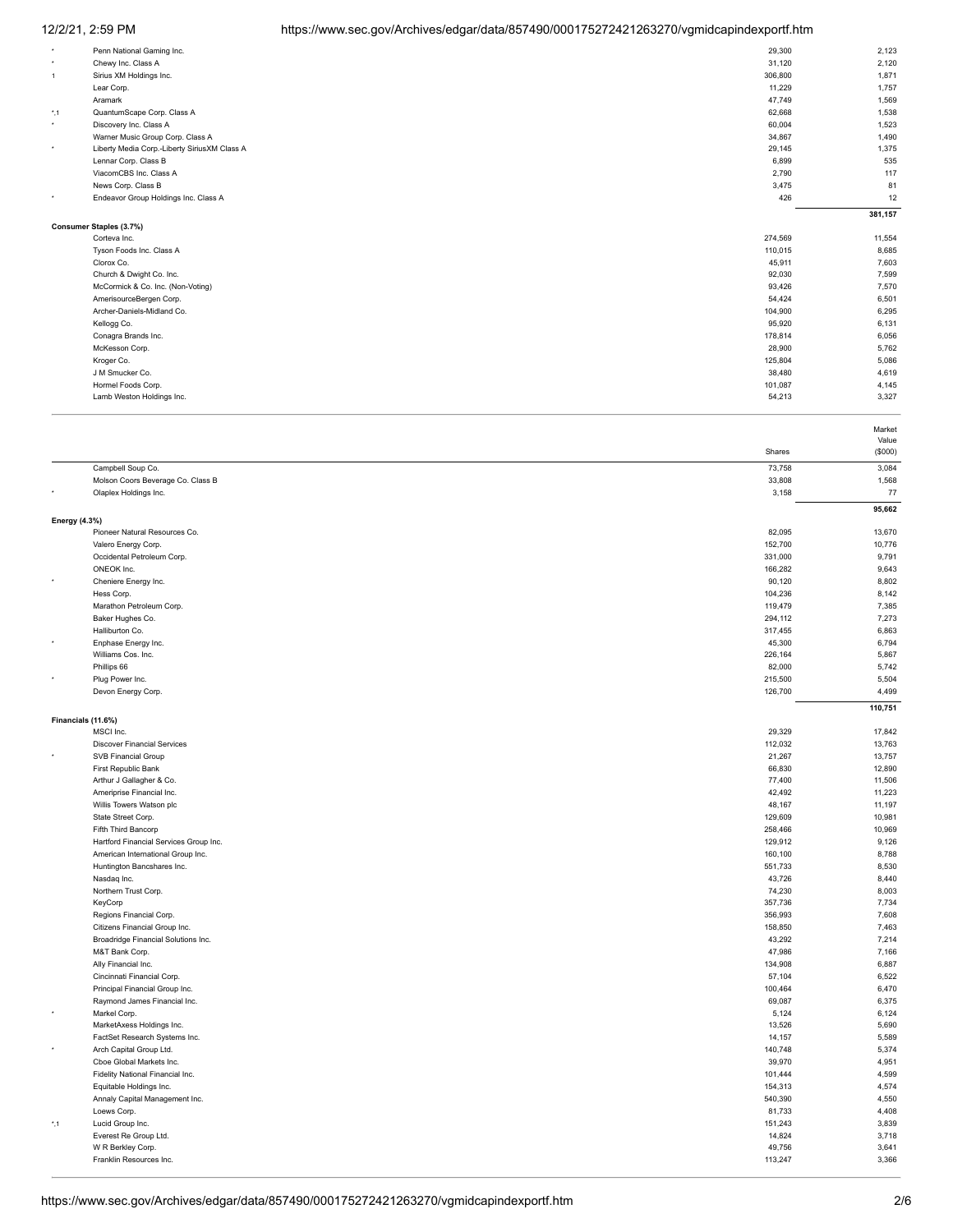|                     |                                                    |                  | Market       |
|---------------------|----------------------------------------------------|------------------|--------------|
|                     |                                                    |                  | Value        |
|                     |                                                    | Shares           | (\$000)      |
|                     | Tradeweb Markets Inc. Class A                      | 39,200           | 3,167        |
|                     | Globe Life Inc.                                    | 34,207           | 3,045        |
|                     | Apollo Global Management Inc.                      | 39,600           | 2,439        |
|                     | Lincoln National Corp.                             | 33,036           | 2,271        |
|                     | Interactive Brokers Group Inc. Class A             | 32,950           | 2,054        |
|                     | Alleghany Corp.                                    | 2,497            | 1,559        |
|                     | SEI Investments Co.                                | 24,133<br>30,700 | 1,431<br>213 |
|                     | UWM Holdings Corp.                                 |                  |              |
|                     |                                                    |                  | 297,056      |
| Health Care (11.3%) | Dexcom Inc.                                        | 36,193           | 19,792       |
|                     | IQVIA Holdings Inc.                                | 71,573           | 17,145       |
|                     | Veeva Systems Inc. Class A                         | 51,638           | 14,881       |
|                     | ResMed Inc.                                        | 54,384           | 14,333       |
|                     |                                                    | 217,960          | 13,581       |
|                     | Centene Corp.<br>West Pharmaceutical Services Inc. | 27,700           | 11,760       |
|                     | Laboratory Corp. of America Holdings               | 36,020           | 10,137       |
|                     |                                                    |                  |              |
|                     | <b>IDEXX Laboratories Inc.</b>                     | 15,906           | 9,892        |
|                     | Horizon Therapeutics plc                           | 84,400           | 9,245        |
|                     | Seagen Inc.                                        | 51,044           | 8,667        |
|                     | Catalent Inc.                                      | 63,700           | 8,477        |
|                     | Alnylam Pharmaceuticals Inc.                       | 44,433           | 8,389        |
|                     | Cerner Corp.                                       | 110,448          | 7,789        |
|                     | STERIS plc                                         | 37,300           | 7,620        |
|                     | Cooper Cos. Inc.                                   | 18,407           | 7,608        |
|                     | Insulet Corp.                                      | 25,700           | 7,305        |
|                     | Hologic Inc.                                       | 94,789           | 6,996        |
|                     | Teladoc Health Inc.                                | 53,600           | 6,797        |
|                     | Quest Diagnostics Inc.                             | 45,692           | 6,639        |
|                     | Teleflex Inc.                                      | 17,518           | 6,596        |
|                     | Exact Sciences Corp.                               | 64,448           | 6,152        |
| $^\star$            | Viatris Inc.                                       | 453,857          | 6,150        |
|                     | Bio-Rad Laboratories Inc. Class A                  | 7,853            | 5,858        |
|                     | Cardinal Health Inc.                               | 109,023          | 5,392        |
|                     | Elanco Animal Health Inc.                          | 167,940          | 5,356        |
|                     | BioMarin Pharmaceutical Inc.                       | 68,614           | 5,303        |
|                     | ABIOMED Inc.                                       | 16,155           | 5,259        |
| $\bullet$           | Incyte Corp.                                       | 70,181           | 4,827        |
|                     | DENTSPLY SIRONA Inc.                               | 81,773           | 4,747        |
|                     | Royalty Pharma plc Class A                         | 127,604          | 4,612        |
|                     | 10X Genomics Inc. Class A                          | 30,500           | 4,440        |
|                     | Henry Schein Inc.                                  | 52,090           | 3,967        |
| $\star$             | Charles River Laboratories International Inc.      | 9,400            | 3,879        |
| $^\star$            | Avantor Inc.                                       | 92,800           | 3,795        |
|                     | Universal Health Services Inc. Class B             | 26,963           | 3,731        |
|                     | PerkinElmer Inc.                                   | 21,000           | 3,639        |
|                     | DaVita Inc.                                        | 23,528           | 2,735        |
|                     | PPD Inc.                                           | 52,477           | 2,455        |
|                     | Novocure Ltd.                                      | 16,500           | 1,917        |
|                     | Oak Street Health Inc.                             | 40,505           | 1,723        |
|                     | GoodRx Holdings Inc. Class A                       | 23,975           | 983          |
|                     | agilon health Inc.                                 | 29,400           | 771          |
|                     | AstraZeneca plc ADR                                | $\overline{1}$   |              |
|                     |                                                    |                  | 291,340      |
| Industrials (15.3%) |                                                    |                  |              |
|                     | Carrier Global Corp.                               | 324,405          | 16,791       |
|                     | IHS Markit Ltd.                                    | 134.193          | 15.650       |

|  |  | i |  |
|--|--|---|--|
|  |  |   |  |

| Cintas Corp.<br>32,681<br>TransDigm Group Inc.<br>19,592<br>٠<br>Verisk Analytics Inc.<br>60,321<br>Mettler-Toledo International Inc.<br>8,656<br>۰<br>45,521<br>Equifax Inc.<br>Keysight Technologies Inc.<br>68,820<br>٠<br>Old Dominion Freight Line Inc.<br>39,005<br>122,042<br>Ball Corp.<br>AMETEK Inc.<br>86,622<br>Synchrony Financial<br>213,100<br>Zebra Technologies Corp. Class A<br>19,960<br>۰<br>Generac Holdings Inc.<br>23,600<br>۰<br>United Rentals Inc.<br>27,078<br>٠<br>33,900<br>Kansas City Southern<br>127,311<br>Fortive Corp.<br>Dover Corp.<br>53,743<br>Xylem Inc.<br>67,168<br>Waters Corp.<br>22,928<br>٠<br>FleetCor Technologies Inc.<br>30,857<br>٠<br>TransUnion<br>71,403<br>Vulcan Materials Co.<br>47,112<br>23,316<br>Martin Marietta Materials Inc.<br>94,304<br>Trimble Inc.<br>$\star$<br>Expeditors International of Washington Inc.<br>63,418<br>Ingersoll Rand Inc.<br>149,212<br>٠<br>Teledyne Technologies Inc.<br>17,400<br>Otis Worldwide Corp.<br>79,796 |  | Shares | Market<br>Value<br>(\$000) |
|-------------------------------------------------------------------------------------------------------------------------------------------------------------------------------------------------------------------------------------------------------------------------------------------------------------------------------------------------------------------------------------------------------------------------------------------------------------------------------------------------------------------------------------------------------------------------------------------------------------------------------------------------------------------------------------------------------------------------------------------------------------------------------------------------------------------------------------------------------------------------------------------------------------------------------------------------------------------------------------------------------------|--|--------|----------------------------|
|                                                                                                                                                                                                                                                                                                                                                                                                                                                                                                                                                                                                                                                                                                                                                                                                                                                                                                                                                                                                             |  |        | 12,440                     |
|                                                                                                                                                                                                                                                                                                                                                                                                                                                                                                                                                                                                                                                                                                                                                                                                                                                                                                                                                                                                             |  |        | 12,237                     |
|                                                                                                                                                                                                                                                                                                                                                                                                                                                                                                                                                                                                                                                                                                                                                                                                                                                                                                                                                                                                             |  |        | 12,080                     |
|                                                                                                                                                                                                                                                                                                                                                                                                                                                                                                                                                                                                                                                                                                                                                                                                                                                                                                                                                                                                             |  |        | 11,922                     |
|                                                                                                                                                                                                                                                                                                                                                                                                                                                                                                                                                                                                                                                                                                                                                                                                                                                                                                                                                                                                             |  |        | 11,536                     |
|                                                                                                                                                                                                                                                                                                                                                                                                                                                                                                                                                                                                                                                                                                                                                                                                                                                                                                                                                                                                             |  |        | 11,306                     |
|                                                                                                                                                                                                                                                                                                                                                                                                                                                                                                                                                                                                                                                                                                                                                                                                                                                                                                                                                                                                             |  |        | 11,155                     |
|                                                                                                                                                                                                                                                                                                                                                                                                                                                                                                                                                                                                                                                                                                                                                                                                                                                                                                                                                                                                             |  |        | 10,980                     |
|                                                                                                                                                                                                                                                                                                                                                                                                                                                                                                                                                                                                                                                                                                                                                                                                                                                                                                                                                                                                             |  |        | 10,742                     |
|                                                                                                                                                                                                                                                                                                                                                                                                                                                                                                                                                                                                                                                                                                                                                                                                                                                                                                                                                                                                             |  |        | 10,416                     |
|                                                                                                                                                                                                                                                                                                                                                                                                                                                                                                                                                                                                                                                                                                                                                                                                                                                                                                                                                                                                             |  |        | 10,288                     |
|                                                                                                                                                                                                                                                                                                                                                                                                                                                                                                                                                                                                                                                                                                                                                                                                                                                                                                                                                                                                             |  |        | 9,645                      |
|                                                                                                                                                                                                                                                                                                                                                                                                                                                                                                                                                                                                                                                                                                                                                                                                                                                                                                                                                                                                             |  |        | 9,502                      |
|                                                                                                                                                                                                                                                                                                                                                                                                                                                                                                                                                                                                                                                                                                                                                                                                                                                                                                                                                                                                             |  |        | 9,175                      |
|                                                                                                                                                                                                                                                                                                                                                                                                                                                                                                                                                                                                                                                                                                                                                                                                                                                                                                                                                                                                             |  |        | 8,984                      |
|                                                                                                                                                                                                                                                                                                                                                                                                                                                                                                                                                                                                                                                                                                                                                                                                                                                                                                                                                                                                             |  |        | 8,357                      |
|                                                                                                                                                                                                                                                                                                                                                                                                                                                                                                                                                                                                                                                                                                                                                                                                                                                                                                                                                                                                             |  |        | 8,307                      |
|                                                                                                                                                                                                                                                                                                                                                                                                                                                                                                                                                                                                                                                                                                                                                                                                                                                                                                                                                                                                             |  |        | 8,192                      |
|                                                                                                                                                                                                                                                                                                                                                                                                                                                                                                                                                                                                                                                                                                                                                                                                                                                                                                                                                                                                             |  |        | 8,062                      |
|                                                                                                                                                                                                                                                                                                                                                                                                                                                                                                                                                                                                                                                                                                                                                                                                                                                                                                                                                                                                             |  |        | 8,019                      |
|                                                                                                                                                                                                                                                                                                                                                                                                                                                                                                                                                                                                                                                                                                                                                                                                                                                                                                                                                                                                             |  |        | 7,969                      |
|                                                                                                                                                                                                                                                                                                                                                                                                                                                                                                                                                                                                                                                                                                                                                                                                                                                                                                                                                                                                             |  |        | 7,967                      |
|                                                                                                                                                                                                                                                                                                                                                                                                                                                                                                                                                                                                                                                                                                                                                                                                                                                                                                                                                                                                             |  |        | 7,757                      |
|                                                                                                                                                                                                                                                                                                                                                                                                                                                                                                                                                                                                                                                                                                                                                                                                                                                                                                                                                                                                             |  |        | 7,555                      |
|                                                                                                                                                                                                                                                                                                                                                                                                                                                                                                                                                                                                                                                                                                                                                                                                                                                                                                                                                                                                             |  |        | 7,522                      |
|                                                                                                                                                                                                                                                                                                                                                                                                                                                                                                                                                                                                                                                                                                                                                                                                                                                                                                                                                                                                             |  |        | 7,475                      |
|                                                                                                                                                                                                                                                                                                                                                                                                                                                                                                                                                                                                                                                                                                                                                                                                                                                                                                                                                                                                             |  |        | 6,566                      |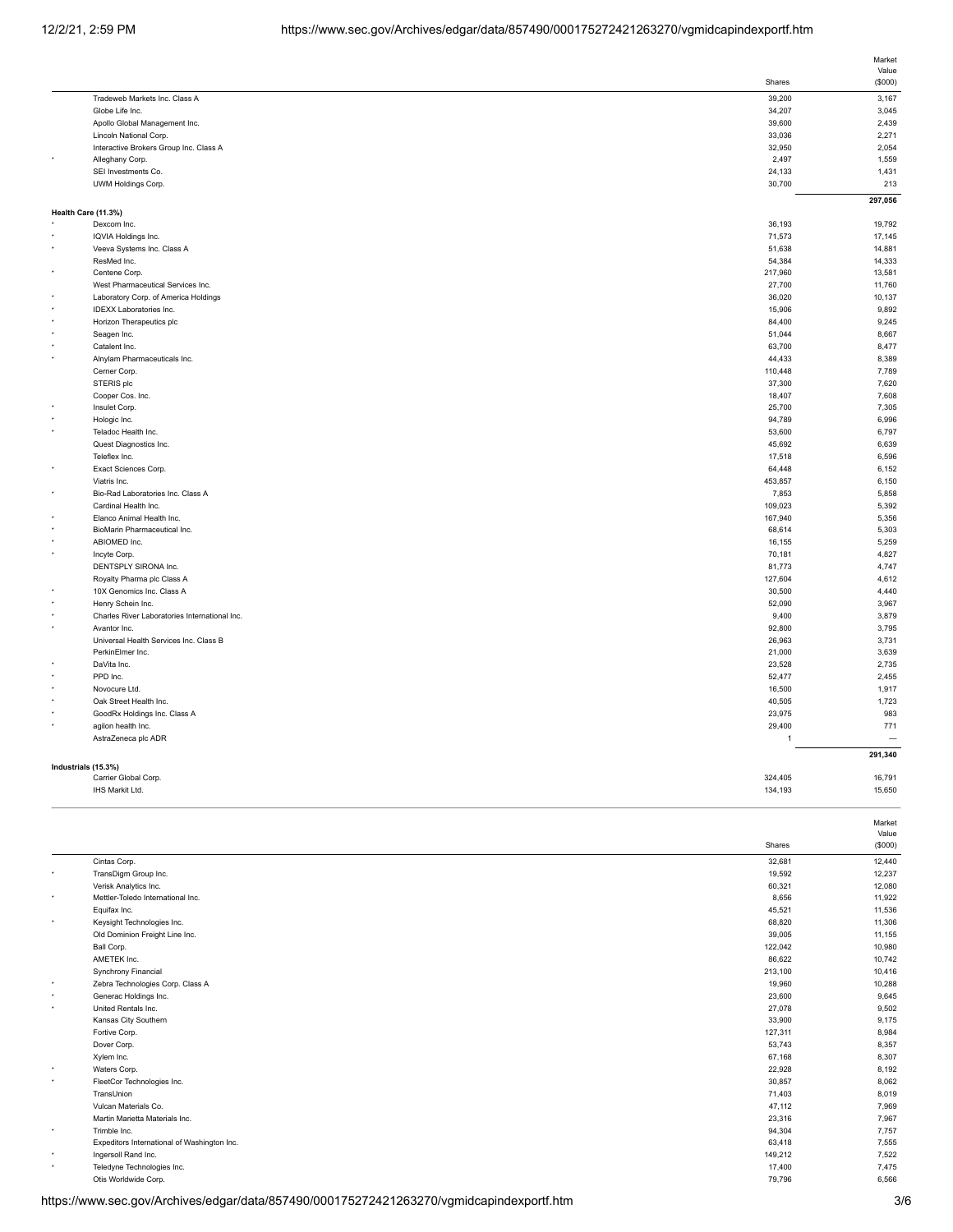# 12/2/21, 2:59 PM https://www.sec.gov/Archives/edgar/data/857490/000175272421263270/vgmidcapindexportf.htm

|                    | WW Grainger Inc.                          | 16,563  | 6,510   |
|--------------------|-------------------------------------------|---------|---------|
|                    | Jacobs Engineering Group Inc.             | 48,880  | 6,478   |
|                    | Rockwell Automation Inc.                  | 21,574  | 6,344   |
|                    | Textron Inc.                              | 83,818  | 5,851   |
|                    | Westinghouse Air Brake Technologies Corp. | 67,255  | 5,798   |
|                    | JB Hunt Transport Services Inc.           | 31,469  | 5,262   |
|                    | Masco Corp.                               | 92,328  | 5,129   |
|                    | PACCAR Inc.                               | 64,873  | 5,120   |
|                    | Westrock Co.                              | 100,003 | 4,983   |
|                    | Crown Holdings Inc.                       | 49,063  | 4,945   |
| ۰                  | Affirm Holdings Inc. Class A              | 41,423  | 4,935   |
|                    | Packaging Corp. of America                | 35,608  | 4,894   |
| ٠                  | Bill.com Holdings Inc.                    | 18,000  | 4,805   |
|                    | Fortune Brands Home & Security Inc.       | 51,476  | 4,603   |
|                    | CH Robinson Worldwide Inc.                | 49,190  | 4,280   |
|                    | Snap-on Inc.                              | 20,257  | 4,233   |
|                    | HEICO Corp. Class A                       | 27,299  | 3,233   |
|                    | Western Union Co.                         | 150,826 | 3,050   |
|                    | Cognex Corp.                              | 31,441  | 2,522   |
|                    | Jack Henry & Associates Inc.              | 13,860  | 2,274   |
|                    | HEICO Corp.                               | 16,069  | 2,119   |
|                    | Hubbell Inc. Class B                      | 10,232  | 1,849   |
| ٠                  | Mohawk Industries Inc.                    | 10,419  | 1,848   |
| ٠                  | XPO Logistics Inc.                        | 18,201  | 1,448   |
| ٠                  | Margeta Inc. Class A                      | 23,697  | 524     |
|                    |                                           |         | 391,634 |
| Real Estate (9.1%) |                                           |         |         |
|                    | Digital Realty Trust Inc.                 | 105,675 | 15,265  |
|                    | SBA Communications Corp.                  | 41,005  | 13,555  |
|                    | Welltower Inc.                            | 158,014 | 13,020  |
| ٠                  | CoStar Group Inc.                         | 147,640 | 12,706  |
|                    |                                           |         |         |

|         |                                          |                  | Value            |
|---------|------------------------------------------|------------------|------------------|
|         |                                          | Shares           | (\$000)          |
|         | CBRE Group Inc. Class A                  | 119,219          | 11,607           |
|         | AvalonBay Communities Inc.               | 52,159           | 11,561           |
|         | Alexandria Real Estate Equities Inc.     | 56,983           | 10,888           |
|         | <b>Equity Residential</b>                | 133,236          | 10,782           |
|         | Weyerhaeuser Co.                         | 279,721          | 9,950            |
|         | Realty Income Corp.                      | 145,869          | 9,461            |
|         | Extra Space Storage Inc.                 | 49,892           | 8,381            |
|         | Invitation Homes Inc.                    | 215,874          | 8,274            |
|         | Ventas Inc.                              | 147,200          | 8,127            |
|         | Mid-America Apartment Communities Inc.   | 43,438           | 8,112            |
|         | Sun Communities Inc.                     | 43,388           | 8,031            |
|         | Simon Property Group Inc.                | 61,233           | 7,958            |
|         | Essex Property Trust Inc.                | 24,228           | 7,747            |
|         | Duke Realty Corp.                        | 141,799          | 6,788            |
|         | Healthpeak Properties Inc.               | 200,909          | 6,726            |
|         | UDR Inc.                                 | 110,550          | 5,857            |
|         | Boston Properties Inc.                   | 52,274           | 5,664            |
|         | <b>Camden Property Trust</b>             | 37,630           | 5,549            |
|         | Zillow Group Inc. Class C                | 62,300           | 5,491            |
|         | WP Carey Inc.                            | 70,927           | 5,181            |
|         | Iron Mountain Inc.                       | 108,463          | 4,713            |
|         | Opendoor Technologies Inc.               | 181,500          | 3,726            |
| ٠       | Host Hotels & Resorts Inc.               | 132,158          | 2,158            |
|         | Regency Centers Corp.                    | 31,799           | 2,141            |
| ٠       | VEREIT Inc.<br>Zillow Group Inc. Class A | 42,898<br>16,300 | 1,940<br>1,444   |
|         |                                          |                  |                  |
|         |                                          |                  | 232,803          |
|         | Technology (18.7%)                       |                  |                  |
|         | Marvell Technology Inc.                  | 306,338          | 18,475           |
|         | Synopsys Inc.<br>Palo Alto Networks Inc. | 56,961<br>34,566 | 17,055<br>16,557 |
|         | Amphenol Corp. Class A                   | 223,552          | 16,371           |
|         | Microchip Technology Inc.                | 102,389          | 15,716           |
|         | Cadence Design Systems Inc.              | 103,445          | 15,666           |
|         | Match Group Inc.                         | 98,304           | 15,433           |
|         | Fortinet Inc.                            | 51,870           | 15,148           |
|         | Xilinx Inc.                              | 92,615           | 13,984           |
|         | Okta Inc.                                | 53,677           | 12,740           |
|         | Datadog Inc. Class A                     | 85,100           | 12,029           |
|         | EPAM Systems Inc.                        | 20,100           | 11,467           |
|         | HubSpot Inc.                             | 16,700           | 11,291           |
|         | ANSYS Inc.                               | 32,642           | 11,113           |
|         | MongoDB Inc.                             | 22,957           | 10,824           |
|         | Corning Inc.                             | 287,645          | 10,496           |
|         | Skyworks Solutions Inc.                  | 61,629           | 10,155           |
| ٠       | Cloudflare Inc. Class A                  | 88,700           | 9,992            |
|         | KLA Corp.                                | 28,519           | 9,540            |
|         | Paycom Software Inc.                     | 19,092           | 9,465            |
|         | CDW Corp.                                | 51,362           | 9,349            |
|         | Gartner Inc.                             | 29,737           | 9,036            |
|         | DocuSign Inc.                            | 34,568           | 8,899            |
|         | Splunk Inc.                              | 61,187           | 8,854            |
| $\star$ | Twitter Inc.                             | 141,577          | 8,550            |
|         | Monolithic Power Systems Inc.            | 16,263           | 7,882            |
|         | NetApp Inc.                              | 83,580           | 7,502            |
|         | Zscaler Inc.                             | 28.100           | 7.368            |

Market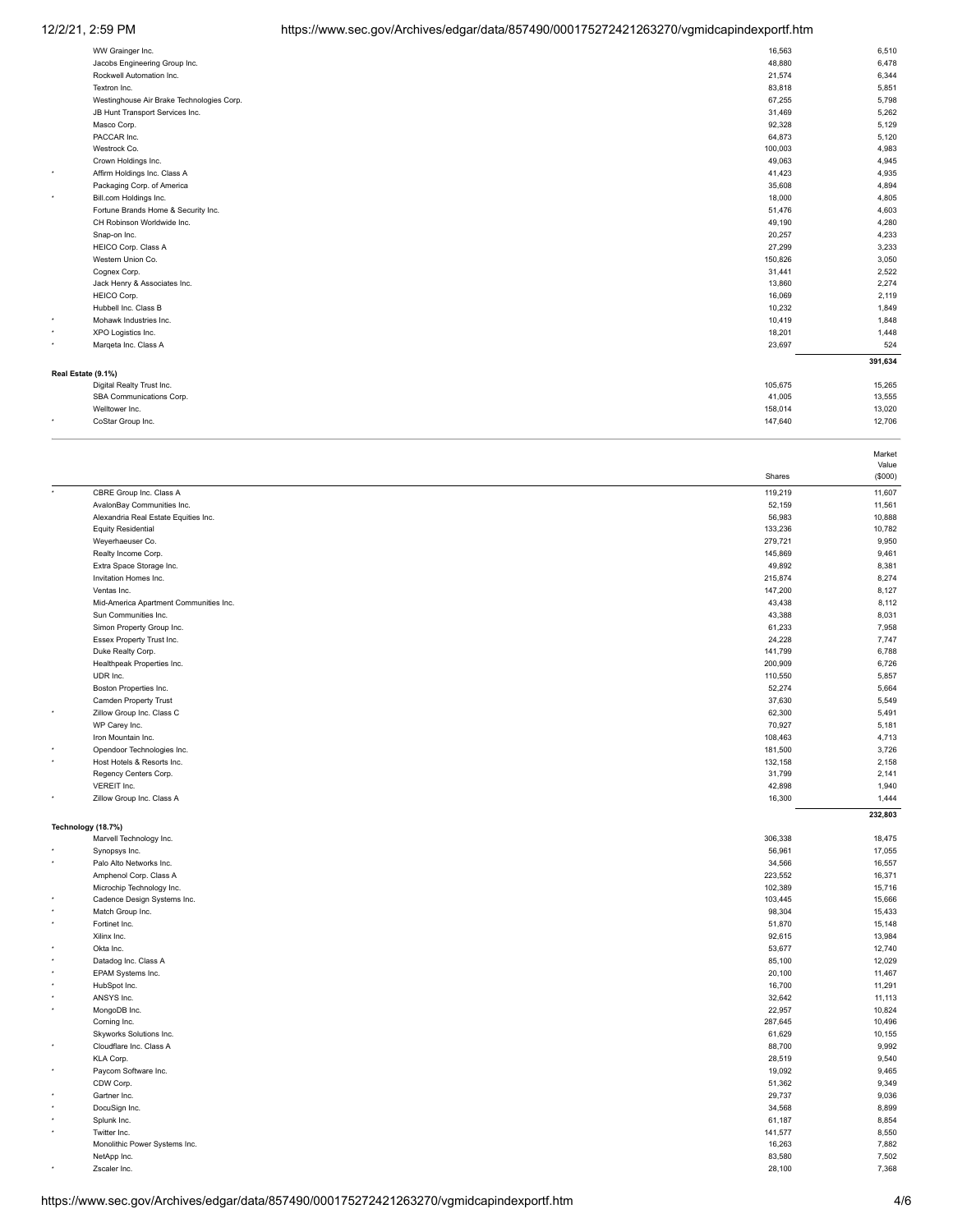| Unity Software Inc. | 58,098 | 7,335 |
|---------------------|--------|-------|
| VeriSign Inc.       | 35,531 | 7,284 |
|                     |        |       |

|                   |                                                      |         | Value                    |
|-------------------|------------------------------------------------------|---------|--------------------------|
|                   |                                                      | Shares  | (\$000)                  |
|                   | Palantir Technologies Inc. Class A                   | 296,520 | 7,128                    |
|                   | Tyler Technologies Inc.                              | 15,300  | 7,017                    |
|                   | Hewlett Packard Enterprise Co.                       | 488,568 | 6,962                    |
|                   | Qorvo Inc.                                           | 41,478  | 6,935                    |
|                   | Teradyne Inc.                                        | 61,600  | 6,725                    |
|                   | RingCentral Inc. Class A                             | 30,490  | 6,632                    |
| ٠                 | Akamai Technologies Inc.                             | 60,752  | 6,354                    |
|                   | Seagate Technology Holdings plc                      | 76,590  | 6,320                    |
|                   | Western Digital Corp.                                | 108,428 | 6,120                    |
| ٠                 | Coupa Software Inc.                                  | 27,400  | 6,005                    |
|                   | SS&C Technologies Holdings Inc.                      | 80,961  | 5,619                    |
|                   | Pinterest Inc. Class A                               | 103,804 | 5,289                    |
|                   | NortonLifeLock Inc.                                  | 206,863 | 5,234                    |
|                   | Citrix Systems Inc.                                  | 46,653  | 5,009                    |
|                   | UiPath Inc. Class A                                  | 87,711  | 4,614                    |
|                   | Bentley Systems Inc. Class B                         | 75,718  | 4,592                    |
|                   | GoDaddy Inc. Class A                                 | 62,997  | 4,391                    |
|                   | ZoomInfo Technologies Inc. Class A                   | 68,088  | 4,166                    |
|                   | Black Knight Inc.                                    | 55,685  | 4,009                    |
|                   | IAC/InterActiveCorp                                  | 29,670  | 3,866                    |
|                   | ON Semiconductor Corp.                               | 81,000  | 3,707                    |
|                   | Dropbox Inc. Class A                                 | 111,486 | 3,258                    |
|                   | Zendesk Inc.                                         | 22,600  | 2,630                    |
|                   | Leidos Holdings Inc.                                 | 26,500  | 2,547                    |
|                   | F5 Networks Inc.                                     | 11,331  | 2,252                    |
|                   | IPG Photonics Corp.                                  | 12,991  | 2,058                    |
|                   | Bumble Inc. Class A                                  | 31,551  | 1,577                    |
|                   | AppLovin Corp. Class A                               | 12,807  | 927                      |
|                   | Qualtrics International Inc. Class A                 | 15,364  | 657                      |
|                   | Toast Inc. Class A                                   | 8,080   | 404                      |
|                   |                                                      |         |                          |
|                   |                                                      |         | 478,580                  |
|                   | Telecommunications (2.1%)<br>Motorola Solutions Inc. | 63,231  | 14,690                   |
|                   | Liberty Broadband Corp. Class C                      | 54,239  | 9,367                    |
|                   | Arista Networks Inc.                                 | 21,490  | 7,385                    |
|                   | Roku Inc.                                            | 21,796  | 6,830                    |
|                   |                                                      |         |                          |
|                   | Lumen Technologies Inc.                              | 411,287 | 5,096                    |
|                   | DISH Network Corp. Class A                           | 91,931  | 3,995                    |
|                   | Juniper Networks Inc.                                | 61,339  | 1,688                    |
| ٠                 | Altice USA Inc. Class A                              | 80,277  | 1,663                    |
|                   | Liberty Broadband Corp. Class A                      | 8,886   | 1,496                    |
|                   | Ubiquiti Inc.                                        | 2,366   | 707                      |
|                   |                                                      |         |                          |
|                   |                                                      |         | 52,917                   |
| Utilities (5.6%)  |                                                      |         |                          |
|                   | Waste Connections Inc.                               | 97,387  | 12,264                   |
|                   | American Water Works Co. Inc.                        | 67,762  | 11,454                   |
|                   | Eversource Energy                                    | 128,384 | 10,497                   |
|                   | WEC Energy Group Inc.                                | 117,863 | 10,395                   |
|                   | Consolidated Edison Inc.                             | 132,639 | 9,628                    |
|                   | PPL Corp.                                            | 288,367 | 8,040                    |
|                   | Edison International                                 | 141,641 | 7,857                    |
|                   | Ameren Corp.                                         | 95,206  | 7,712                    |
|                   | Entergy Corp.                                        | 74,956  | 7,444                    |
|                   | DTE Energy Co.                                       | 65,396  | 7,305                    |
|                   | FirstEnergy Corp.                                    | 202,878 | 7,226                    |
|                   | PG&E Corp.                                           | 736,867 | 7,074                    |
|                   | CMS Energy Corp.                                     | 108,699 |                          |
|                   |                                                      |         |                          |
|                   |                                                      |         |                          |
|                   |                                                      |         | 6,493<br>Market<br>Value |
|                   |                                                      | Shares  |                          |
|                   |                                                      |         |                          |
|                   | CenterPoint Energy Inc.                              | 230,695 | 5,675                    |
|                   | AES Corp.                                            | 236,723 | 5,404                    |
|                   | Evergy Inc.                                          | 84,465  | (\$000)<br>5,254         |
|                   | Alliant Energy Corp.                                 | 93,198  | 5,217                    |
|                   | NiSource Inc.                                        | 146,793 | 3,557                    |
|                   | Vistra Corp.                                         | 180,426 | 3,085                    |
|                   | NRG Energy Inc.                                      | 45,771  | 1,869                    |
|                   | Avangrid Inc.                                        | 29,045  | 1,412                    |
|                   |                                                      |         |                          |
|                   | Total Common Stocks (Cost \$1,814,406)               |         | 2,558,529                |
|                   | Coupon                                               |         |                          |
|                   |                                                      |         |                          |
|                   | Temporary Cash Investments (0.5%)                    |         |                          |
|                   | Money Market Fund (0.5%)                             |         |                          |
| 2,3               | Vanguard Market Liquidity Fund                       |         |                          |
|                   | (Cost \$12,630)<br>0.068%                            | 126,297 | 144,862<br>12,630        |
|                   | Total Investments (100.3%) (Cost \$1,827,036)        |         | 2,571,159                |
|                   | Other Assets and Liabilities-Net (-0.3%)             |         | (7, 243)                 |
| Net Assets (100%) |                                                      |         | 2,563,916                |

Cost is in \$000.<br>\* Non-income-producing security.<br>1 Includes partial security positions on loan to broker-dealers. The total value of securities on loan is \$9,429,000.